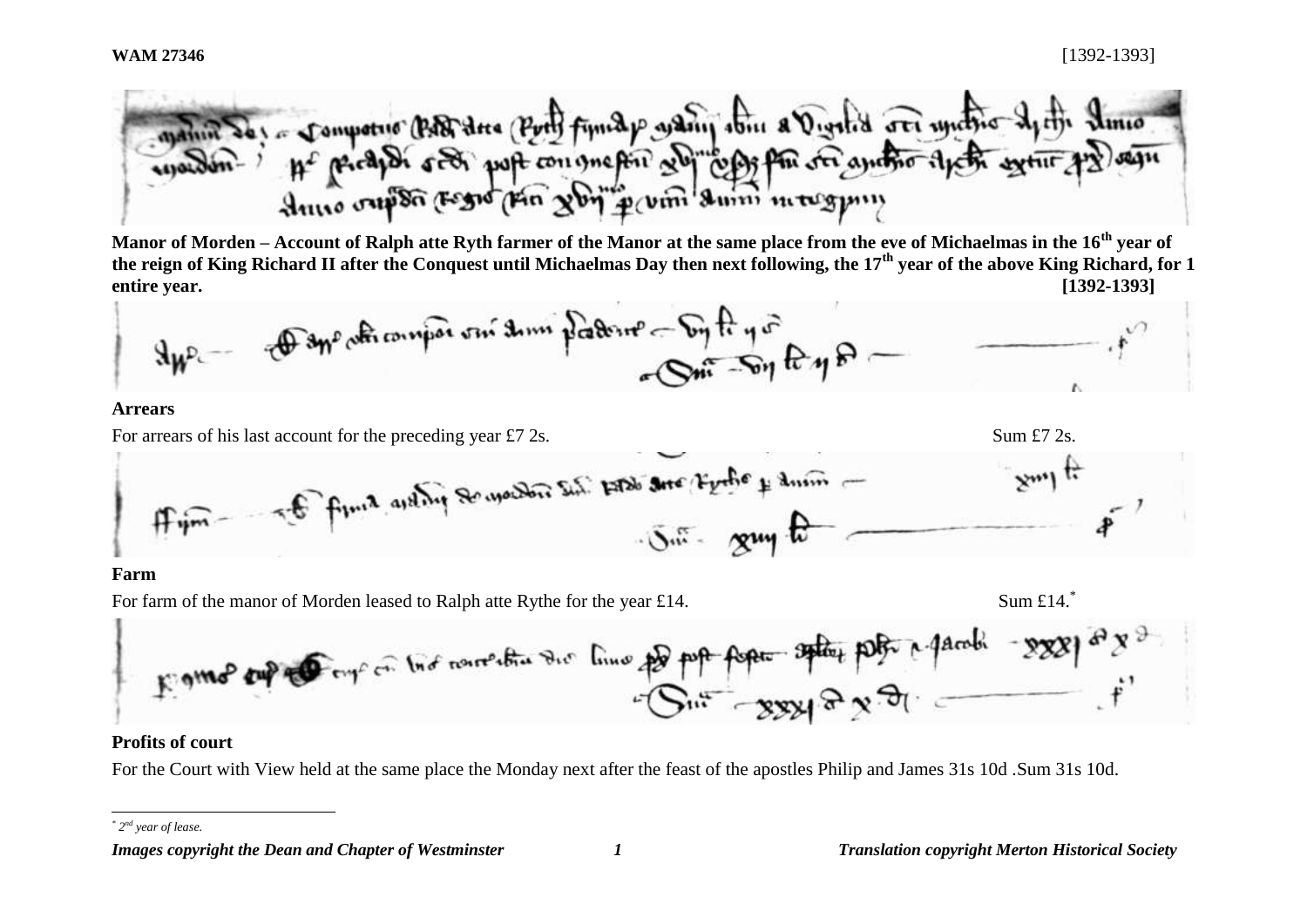

**Sum total of receipts with arrears £22 13s 10d. approved**



**Rents Resolute**

In rent resolute of Thomas Kynwardeslee for the year, 4 terms, 4s. Sum 4s. Sum 4s. approved

pri Delle for cypin Afric Delle Cristing Delle cypie that y lond avec the prider of the cypin of the<br>our four and the ground a strategy of the protect of the contract of the strategy of the strategy of the contract of the  $m - \rho n$   $\beta$   $\beta n$ 

### **Expenses of the Bailiff**

In expenses of brother William Sudbury bailiff being at the same place for viewing the customary bounds<sup>†</sup> at the same place and for making an appeal at court on one occasion, and Dom John Borewell steward and other servants for viewing the aforesaid bounds with Sir Guy [*Guydon'*] steward of the lord Archbishop 7s 7d. Sum 7s 7d.

l

*<sup>†</sup> Ie conducting a perambulation of the manor*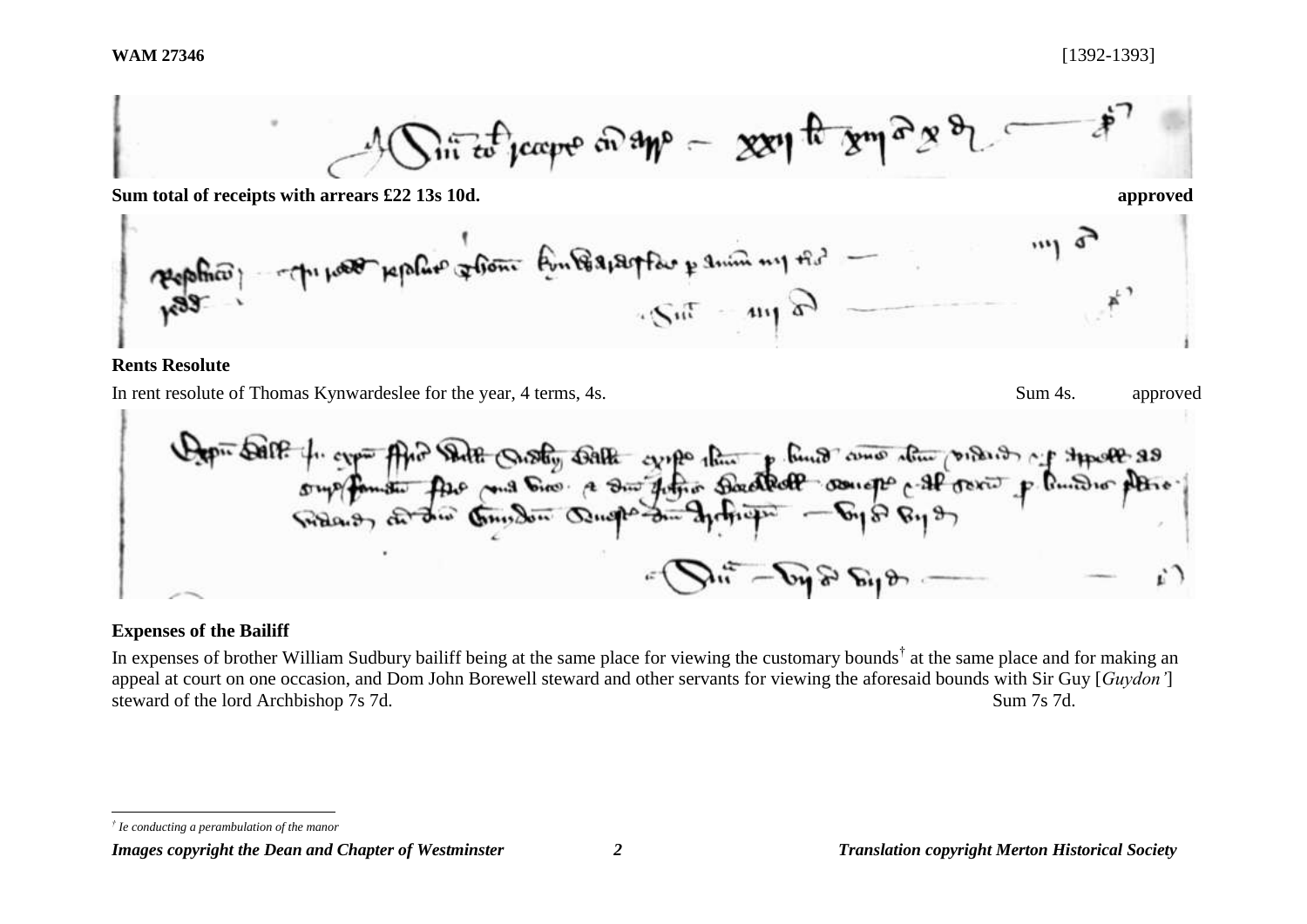the Dallo then El Sup

#### **Cash Deliveries**

Delivered to brother William Sudbury bailiff of Westminster, both for arrears for the preceding year and for part of the farm this year, by 1 tally £17 12s 7d. Sum £17 12s 7d.



**Sum of all expenses and deliveries £18 4s 2d.** 

**And so he owes £4 9s 8d. Which arrears, however, will be charged in his account for the following year.**

*Quietus* **Therefore he is quit in respect of this.**



**Value of the Manor £15 3d.** Monday the day of St Katherine.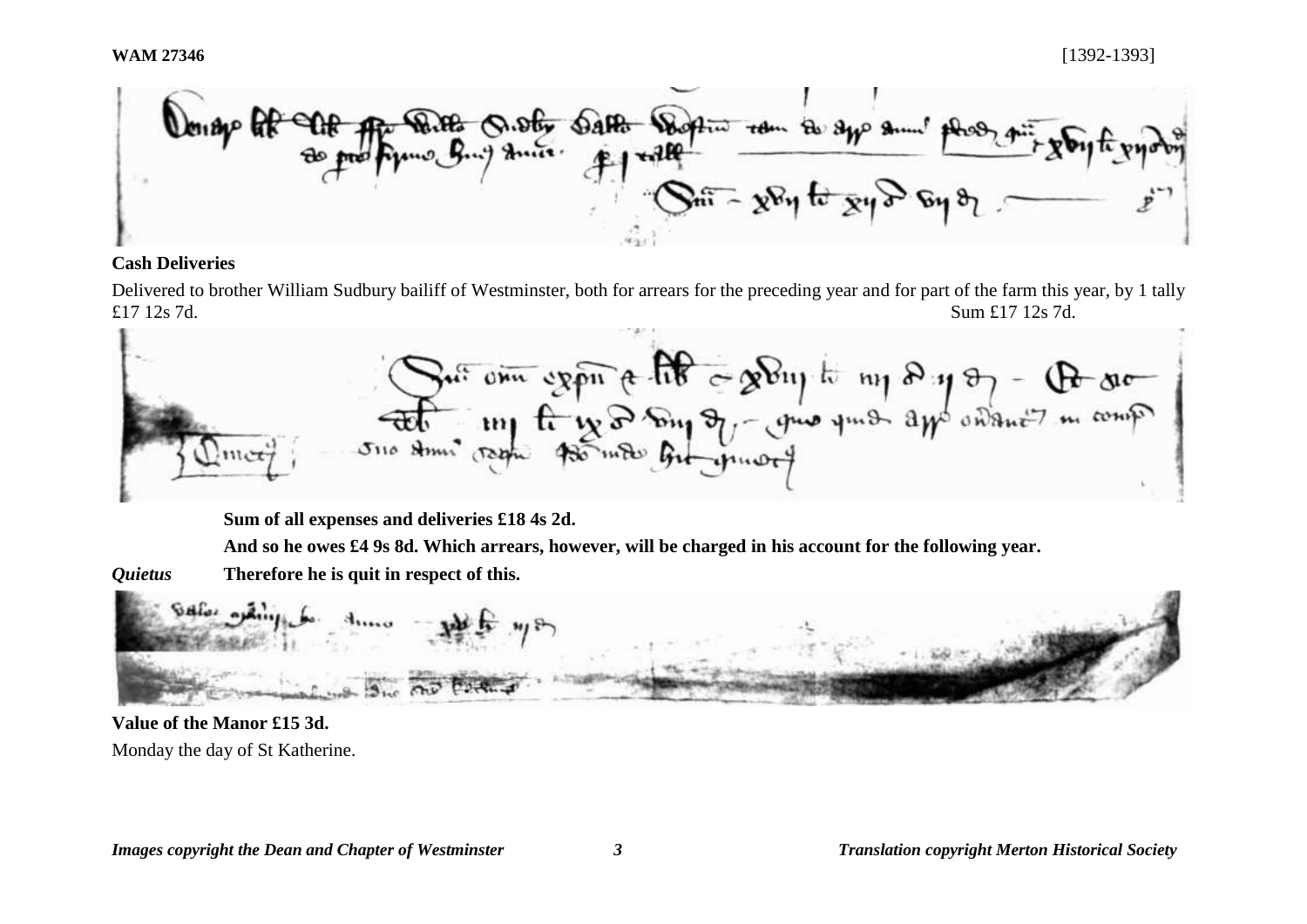# **DORSE**

|               |                                                                                                                                             | At paint 34 gas in meter (1885)  |
|---------------|---------------------------------------------------------------------------------------------------------------------------------------------|----------------------------------|
|               | $\frac{1}{2}$ with $\frac{1}{2}$                                                                                                            | Tet pom ting pp proam man plan   |
|               | Dedin - 1 pm xbm nº                                                                                                                         | the posses giving po out minutes |
|               | Sinen - aff pen xxP gp                                                                                                                      | At point sy opportment month     |
| Wheat         | Of the remaining, 12 quarters. And there remain 12 quarters wheat in the hands of Ralph atte Ryth farmer of the same place by<br>indenture. |                                  |
| <b>Peas</b>   | Of the remaining, 8 quarters. And there remain 8 quarters peas in the hands of the aforesaid farmer by indenture.                           |                                  |
| <b>Barley</b> | Of the remaining, 18 quarters. And there remain 18 quarters barley in the hands of the aforesaid farmer by indenture.                       |                                  |

**Oats** Of the remaining, 25 quarters. And there remain 25 quarters oats in the hands of the aforesaid farmer.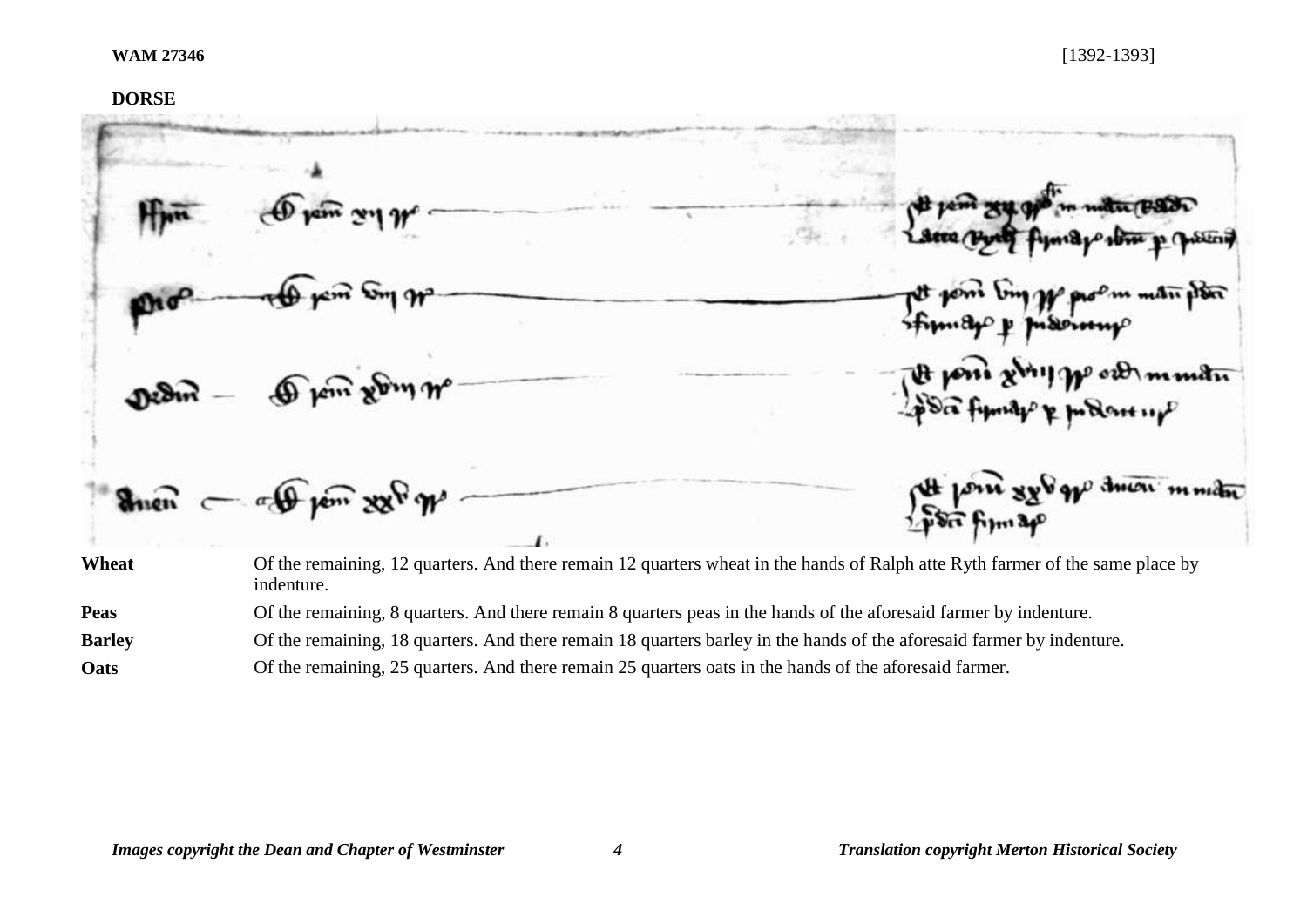### **WAM 27346** [1392-1393]



**Oxen** Of the remaining, 8. And there remain 8 oxen in the hands of the aforesaid farmer. Geese Of the remaining, 7. And there remain 7 geese, of which 1 gander and 4 breeding females, in the hands of the aforesaid farmer. **Cocks and hens** Of the remaining, 1 cock and 12 hens. And there remain 1 cock and 12 hens.

*Images copyright the Dean and Chapter of Westminster 5 Translation copyright Merton Historical Society*